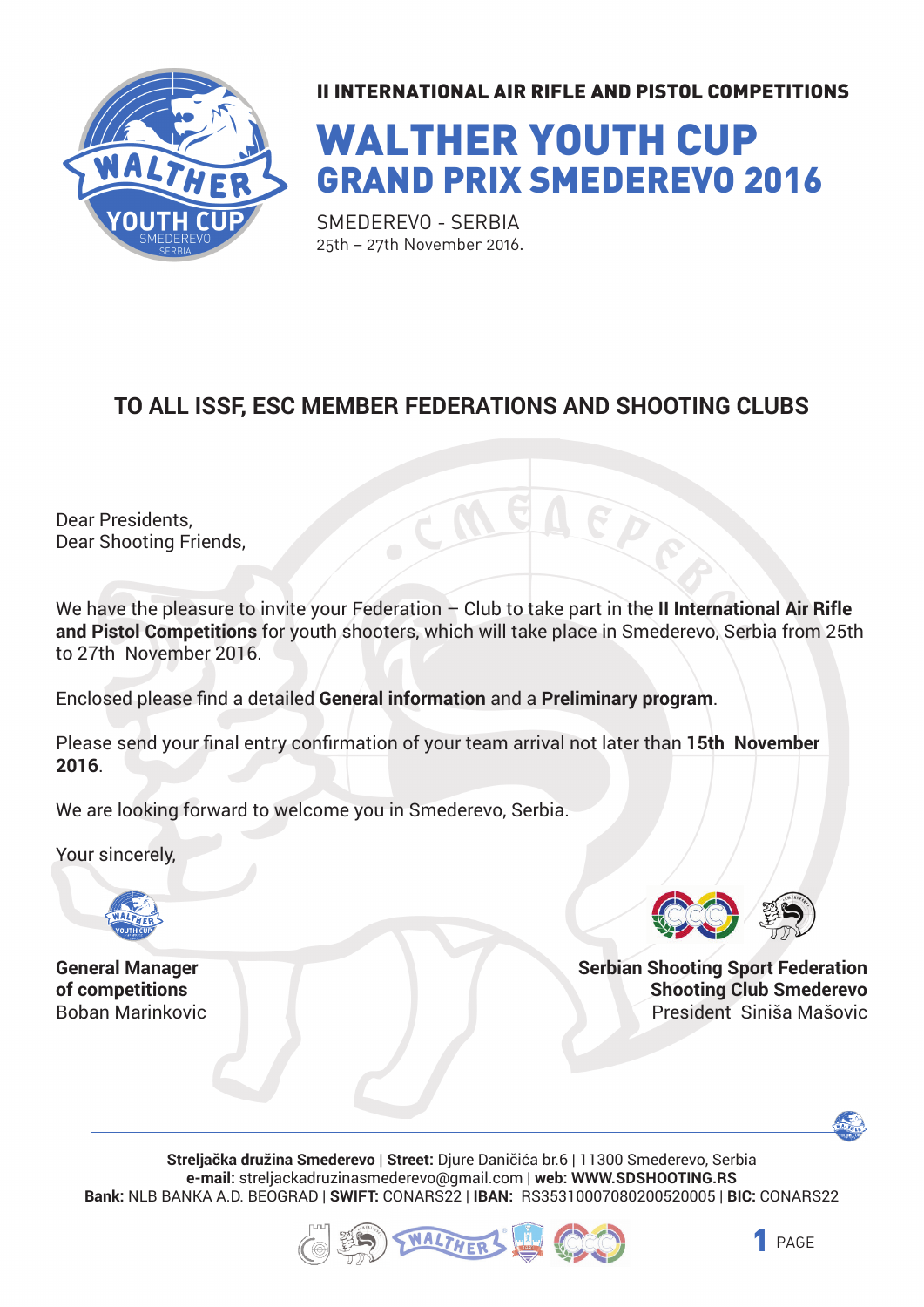

## GENERAL INFORMATIONS

SMEDEREVO - SERBIA 25th – 27th November 2016.

25th to 27th of November 2016. Time:

- Shooting range in Sport Hall in Smederevo, Djure Daničića 6, 11300 Smederevo, Serbia. Place:
- ISSF Rules:

50 Sius Ascor Targets:

- Shooting events: 25th Official training, and arrival of delegations.
	- 26th Air rifle junior men and junior women rifle and pistol (teams and individual) - Category 16, 18 and 20 years.
	- 27th Air rifle junior men and junior women rifle and pistol INDIVIDUAL - Category 20 years.

Prizes:

The competition on **Saturday 26th November 2016**. is **GRAND PRIX SMEDER-EVO**. The prizes for the winners are medals and trophy (the first three teams will get a cup). No finals.

The competition on **Sunday 27th November 2015**. is **WALTHER YOUTH CUP**. (With finals)

Competition are sponsored by **CARL WALTHER GmbH Sportwaffen**. The prizes for the winners are medals, trophy and special prizes from general sponsor. One pistol LP400 and one rifle LG400 for results nearest of World record in qualifications and more Walther product for medal winners.



The Organizing Committee has arranged accommodation for all participating teams. Acomodations:

**Streljačka družina Smederevo** | **Street:** Djure Daničića br.6 | 11300 Smederevo, Serbia **e-mail:** streljackadruzinasmederevo@gmail.com | **web: WWW.SDSHOOTING.RS Bank:** NLB BANKA A.D. BEOGRAD | **SWIFT:** CONARS22 | **IBAN:** RS35310007080200520005 | **BIC:** CONARS22



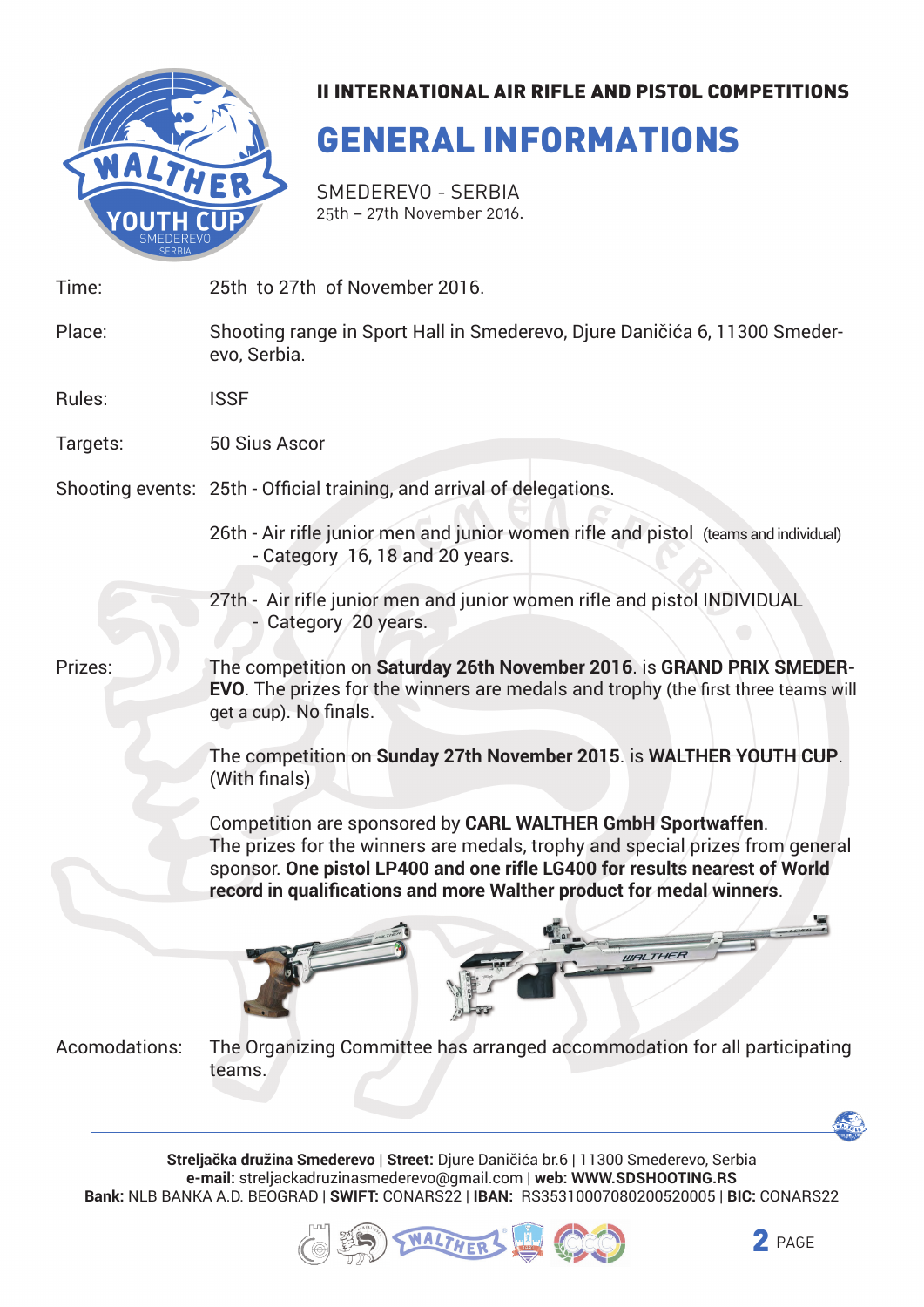

## GENERAL INFORMATIONS

SMEDEREVO - SERBIA 25th – 27th November 2016.

| Acomodations:      | Single Room (only breakfast) per person / per night 50 €<br>Double/triple rooms (only breakfast) per person / per night 35 €<br>In restaurants near shooting range you can lunch for 10€                                                                                                                                                                                                                                                                       |  |  |
|--------------------|----------------------------------------------------------------------------------------------------------------------------------------------------------------------------------------------------------------------------------------------------------------------------------------------------------------------------------------------------------------------------------------------------------------------------------------------------------------|--|--|
|                    | <b>Reservation</b> must be done directly to the Organising Committee not later<br>than 15.11.2016. on the enclosed hotel form.                                                                                                                                                                                                                                                                                                                                 |  |  |
| Entry fees:        | 20 € per shooter - per event. 40 € for two competition.<br>The advantage of participation in the competition will have shooters who<br>will compete on both days of the competition and members of national<br>teams.                                                                                                                                                                                                                                          |  |  |
| Finals entry fees: | To be sent before 15.11.2016. on e-mail:<br>streljackadruzinasmederevo@gmail.com<br>The Organizing Committee reserves the right to reject the application if it is already<br>reported the maximum number of participants.                                                                                                                                                                                                                                     |  |  |
| Payment:           | Entry Fees and accommodations can be paid upon arrival to the Organising<br>Committee in cash only (euros) or on Smederevo shooting club bank ac-<br>count.                                                                                                                                                                                                                                                                                                    |  |  |
| Transportation:    | Please indicate by which means of transport you will arrive in Serbia.<br>The Organizing Committee will provide the transportation for all delegations<br>from airport "Nikola Tesla", Belgrade to official hotel or shooting range and<br>back.<br>Pick up service will be made at "Nikola Tesla", Belgrade to the shooting<br>range and back to the airport.<br>The transportation from and to the airport "Nikola Tesla" will be charged 30€<br>per person. |  |  |
| Visa:              | Citizens of most European countries do not need entry visas for Serbia.                                                                                                                                                                                                                                                                                                                                                                                        |  |  |
| Border rules:      | When you come in Serbia on border you must to pay 10€ per pistol or rifle.                                                                                                                                                                                                                                                                                                                                                                                     |  |  |
| Banquet:           | The Shooting club Smederevo invites all participants to opening and award-<br>ing ceremony and dinner, which will take place Saturday evening in at 19:00.                                                                                                                                                                                                                                                                                                     |  |  |

**Streljačka družina Smederevo** | **Street:** Djure Daničića br.6 | 11300 Smederevo, Serbia **e-mail:** streljackadruzinasmederevo@gmail.com | **web: WWW.SDSHOOTING.RS Bank:** NLB BANKA A.D. BEOGRAD | **SWIFT:** CONARS22 | **IBAN:** RS35310007080200520005 | **BIC:** CONARS22





**ALLEY A**